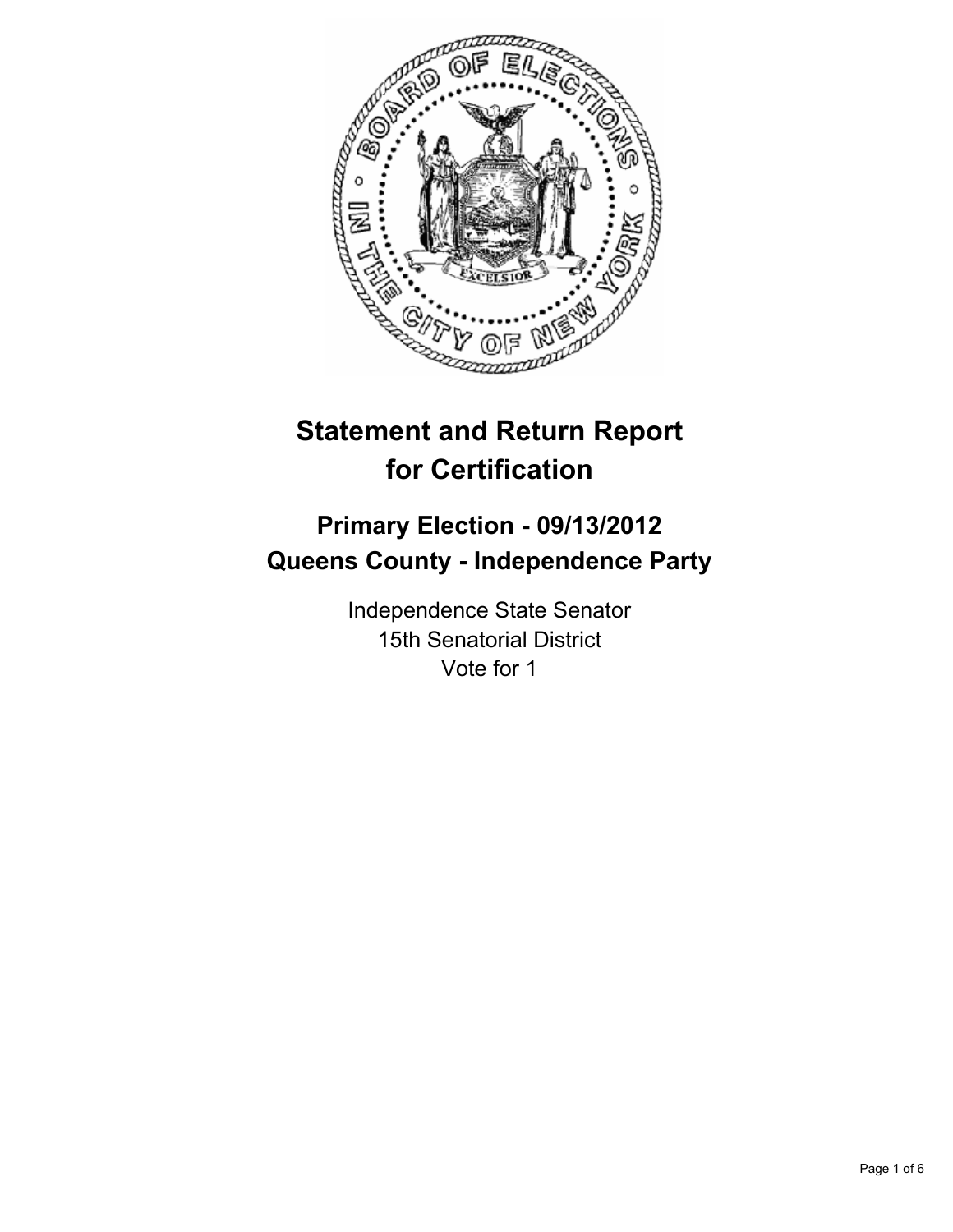

| <b>PUBLIC COUNTER</b>                                    | 50 |
|----------------------------------------------------------|----|
| <b>EMERGENCY</b>                                         | 0  |
| ABSENTEE/MILITARY                                        | 13 |
| FEDERAL                                                  | 0  |
| <b>SPECIAL PRESIDENTIAL</b>                              | 0  |
| <b>AFFIDAVIT</b>                                         | 0  |
| <b>Total Ballots</b>                                     | 63 |
| Less - Inapplicable Federal/Special Presidential Ballots | 0  |
| <b>Total Applicable Ballots</b>                          | 63 |
| ERIC A. ULRICH                                           | 50 |
| <b>JOSEPH E. TIRACO</b>                                  | 11 |
| <b>Total Votes</b>                                       | 61 |
| Unrecorded                                               | 2  |

### **Assembly District 25**

| <b>PUBLIC COUNTER</b>                                    | 0 |
|----------------------------------------------------------|---|
| <b>EMERGENCY</b>                                         | 0 |
| ABSENTEE/MILITARY                                        | 0 |
| <b>FEDERAL</b>                                           | 0 |
| SPECIAL PRESIDENTIAL                                     | 0 |
| AFFIDAVIT                                                | 0 |
| <b>Total Ballots</b>                                     | 0 |
| Less - Inapplicable Federal/Special Presidential Ballots | 0 |
| <b>Total Applicable Ballots</b>                          | 0 |
| ERIC A. ULRICH                                           | 0 |
| <b>JOSEPH E. TIRACO</b>                                  | 0 |
| <b>Total Votes</b>                                       | 0 |
|                                                          |   |

| <b>PUBLIC COUNTER</b>                                    | 2 |
|----------------------------------------------------------|---|
| <b>EMERGENCY</b>                                         | 0 |
| ABSENTEE/MILITARY                                        |   |
| <b>FEDERAL</b>                                           | 0 |
| SPECIAL PRESIDENTIAL                                     | 0 |
| AFFIDAVIT                                                | 0 |
| <b>Total Ballots</b>                                     | 3 |
| Less - Inapplicable Federal/Special Presidential Ballots | 0 |
| <b>Total Applicable Ballots</b>                          | 3 |
| ERIC A. ULRICH                                           | 2 |
| <b>JOSEPH E. TIRACO</b>                                  |   |
| <b>Total Votes</b>                                       | 3 |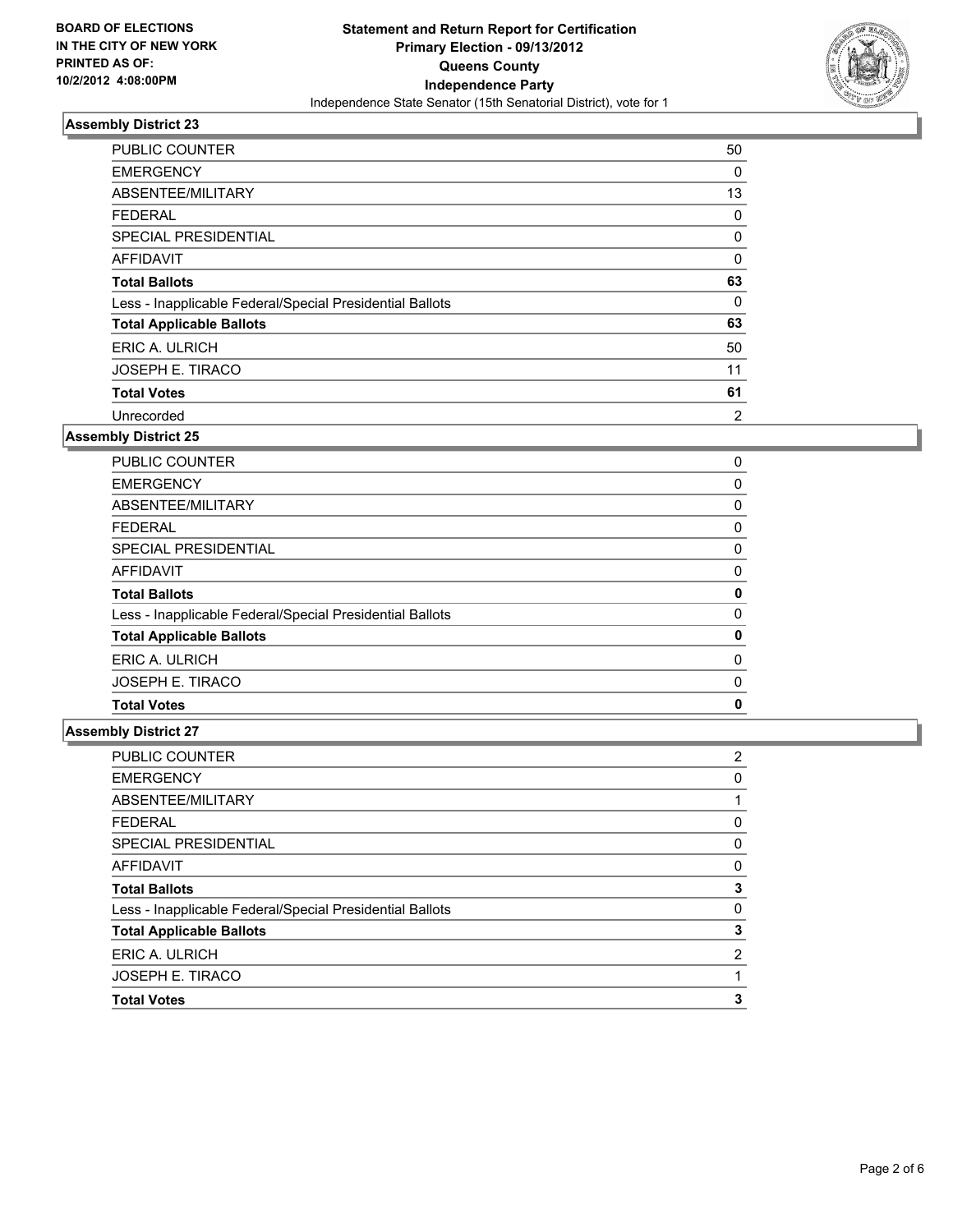

| <b>PUBLIC COUNTER</b>                                    | 16 |
|----------------------------------------------------------|----|
| <b>EMERGENCY</b>                                         | 0  |
| ABSENTEE/MILITARY                                        | 3  |
| <b>FEDERAL</b>                                           | 0  |
| <b>SPECIAL PRESIDENTIAL</b>                              | 0  |
| AFFIDAVIT                                                | 0  |
| <b>Total Ballots</b>                                     | 19 |
| Less - Inapplicable Federal/Special Presidential Ballots | 0  |
| <b>Total Applicable Ballots</b>                          | 19 |
| ERIC A. ULRICH                                           | 13 |
| JOSEPH E. TIRACO                                         | 4  |
| <b>Total Votes</b>                                       | 17 |
| Unrecorded                                               | 2  |

**Assembly District 30**

| <b>PUBLIC COUNTER</b>                                    | 18 |
|----------------------------------------------------------|----|
| <b>EMERGENCY</b>                                         | 0  |
| ABSENTEE/MILITARY                                        | 2  |
| FEDERAL                                                  | 0  |
| <b>SPECIAL PRESIDENTIAL</b>                              | 0  |
| <b>AFFIDAVIT</b>                                         | 0  |
| <b>Total Ballots</b>                                     | 20 |
| Less - Inapplicable Federal/Special Presidential Ballots | 0  |
| <b>Total Applicable Ballots</b>                          | 20 |
| ERIC A. ULRICH                                           | 15 |
| JOSEPH E. TIRACO                                         | 4  |
| <b>Total Votes</b>                                       | 19 |
| Unrecorded                                               |    |

| <b>PUBLIC COUNTER</b>                                    |   |
|----------------------------------------------------------|---|
| <b>EMERGENCY</b>                                         | 0 |
| ABSENTEE/MILITARY                                        | 0 |
| <b>FEDERAL</b>                                           | 0 |
| SPECIAL PRESIDENTIAL                                     | 0 |
| <b>AFFIDAVIT</b>                                         | 0 |
| <b>Total Ballots</b>                                     |   |
| Less - Inapplicable Federal/Special Presidential Ballots | 0 |
| <b>Total Applicable Ballots</b>                          |   |
| ERIC A. ULRICH                                           |   |
| <b>JOSEPH E. TIRACO</b>                                  | 0 |
| <b>Total Votes</b>                                       |   |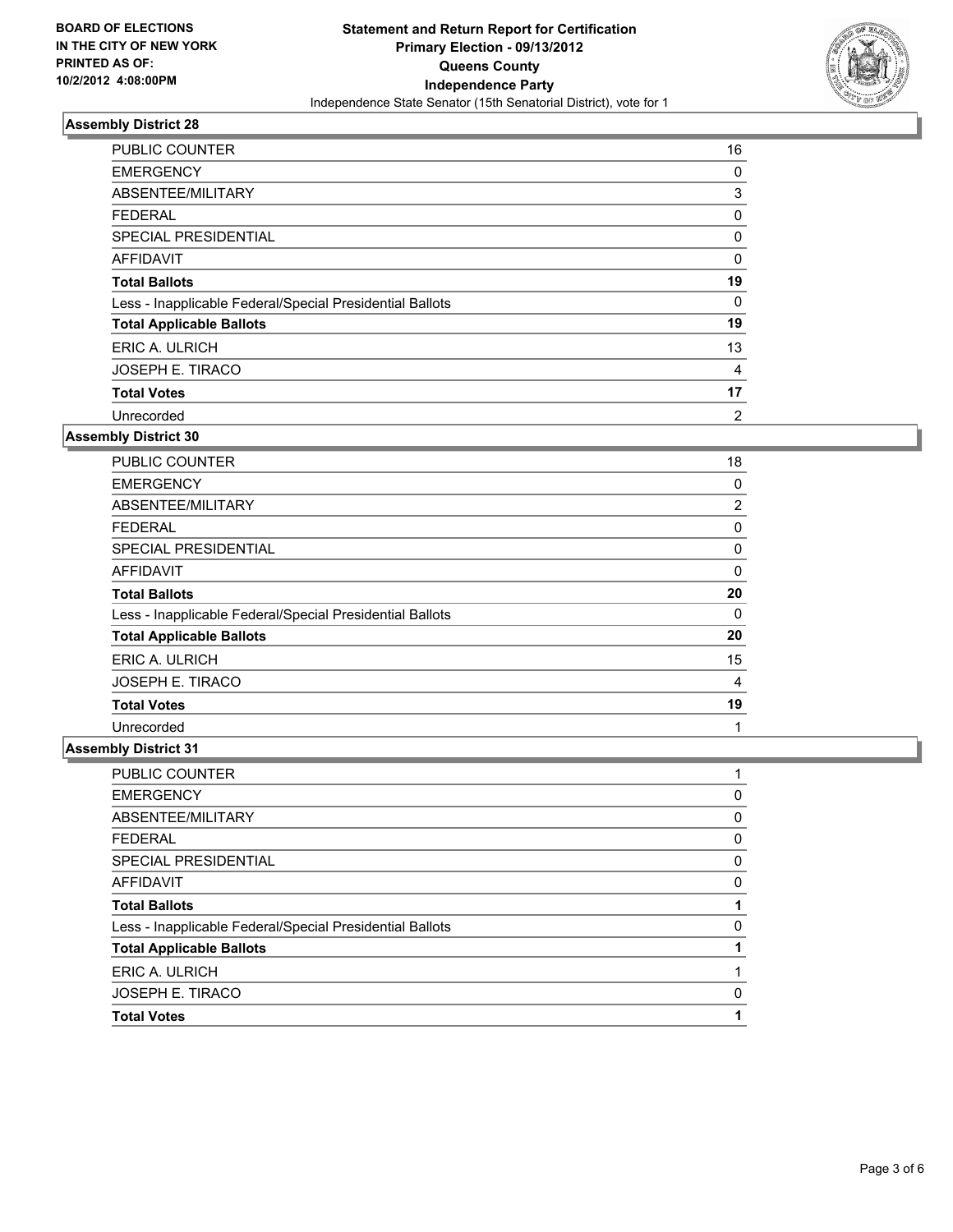

| <b>PUBLIC COUNTER</b>                                    | 0 |
|----------------------------------------------------------|---|
| <b>EMERGENCY</b>                                         | 0 |
| ABSENTEE/MILITARY                                        | 0 |
| <b>FEDERAL</b>                                           | 0 |
| SPECIAL PRESIDENTIAL                                     | 0 |
| AFFIDAVIT                                                | 0 |
| <b>Total Ballots</b>                                     | 0 |
| Less - Inapplicable Federal/Special Presidential Ballots | 0 |
| <b>Total Applicable Ballots</b>                          | 0 |
| ERIC A. ULRICH                                           | 0 |
| <b>JOSEPH E. TIRACO</b>                                  | 0 |
| <b>Total Votes</b>                                       | 0 |

### **Assembly District 37**

| <b>PUBLIC COUNTER</b>                                    | 2            |
|----------------------------------------------------------|--------------|
| <b>EMERGENCY</b>                                         | 0            |
| ABSENTEE/MILITARY                                        | 0            |
| <b>FEDERAL</b>                                           | 0            |
| SPECIAL PRESIDENTIAL                                     | 0            |
| AFFIDAVIT                                                | 0            |
| <b>Total Ballots</b>                                     | $\mathbf{2}$ |
| Less - Inapplicable Federal/Special Presidential Ballots | 0            |
| <b>Total Applicable Ballots</b>                          | $\mathbf{2}$ |
| ERIC A. ULRICH                                           |              |
| <b>JOSEPH E. TIRACO</b>                                  | 0            |
| <b>Total Votes</b>                                       |              |
| Unrecorded                                               |              |
|                                                          |              |

| <b>PUBLIC COUNTER</b>                                    | 14 |
|----------------------------------------------------------|----|
| <b>EMERGENCY</b>                                         | 0  |
| ABSENTEE/MILITARY                                        | 3  |
| <b>FEDERAL</b>                                           | 0  |
| SPECIAL PRESIDENTIAL                                     | 0  |
| AFFIDAVIT                                                | 0  |
| <b>Total Ballots</b>                                     | 17 |
| Less - Inapplicable Federal/Special Presidential Ballots | 0  |
| <b>Total Applicable Ballots</b>                          | 17 |
| ERIC A. ULRICH                                           | 16 |
| <b>JOSEPH E. TIRACO</b>                                  |    |
| <b>Total Votes</b>                                       | 17 |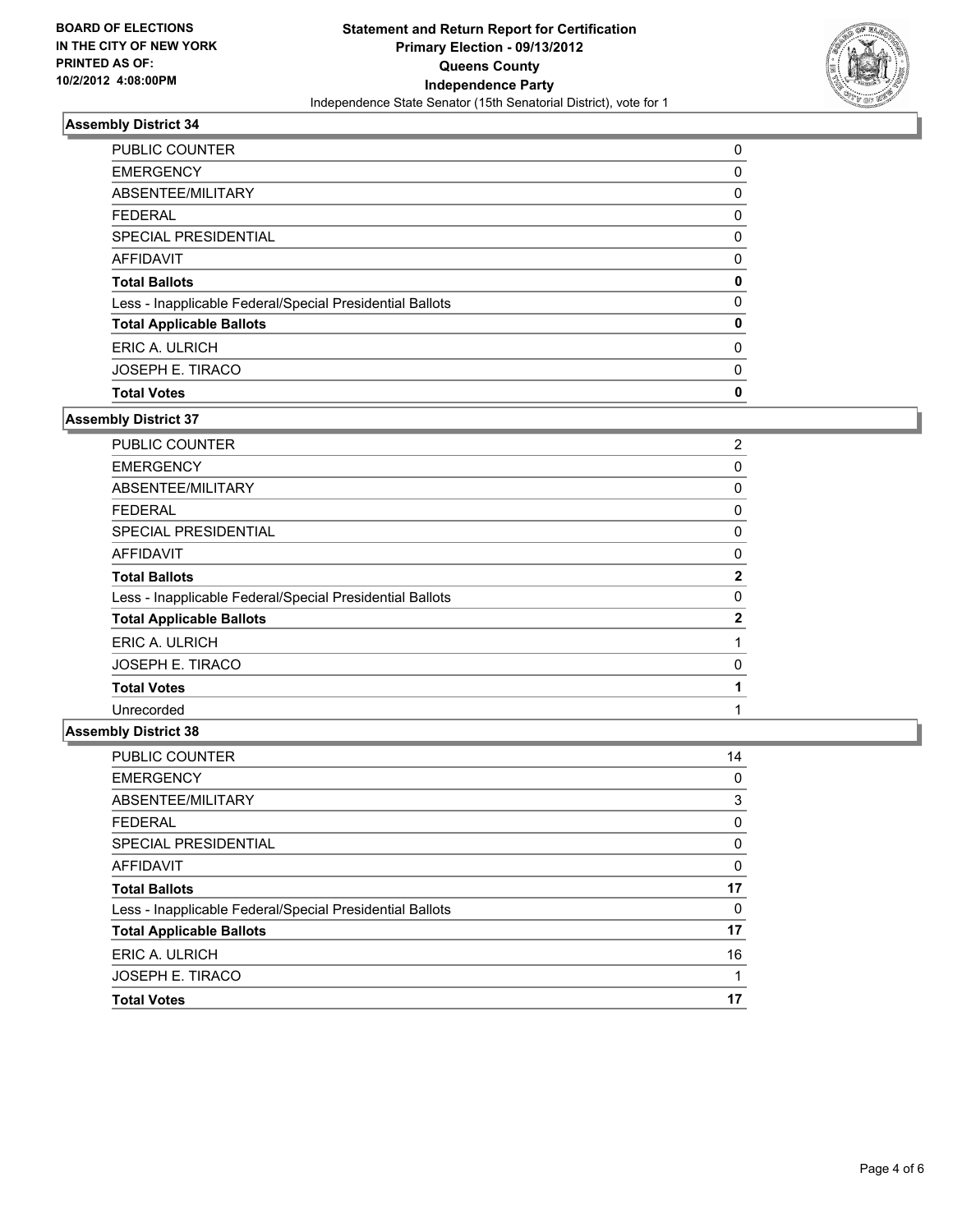

| <b>PUBLIC COUNTER</b>                                    | 0        |
|----------------------------------------------------------|----------|
| <b>EMERGENCY</b>                                         | 0        |
| ABSENTEE/MILITARY                                        | 0        |
| <b>FEDERAL</b>                                           | 0        |
| SPECIAL PRESIDENTIAL                                     | 0        |
| <b>AFFIDAVIT</b>                                         | 0        |
| <b>Total Ballots</b>                                     | 0        |
| Less - Inapplicable Federal/Special Presidential Ballots | $\Omega$ |
| <b>Total Applicable Ballots</b>                          | 0        |
| ERIC A. ULRICH                                           | 0        |
| <b>JOSEPH E. TIRACO</b>                                  | 0        |
| <b>Total Votes</b>                                       | 0        |